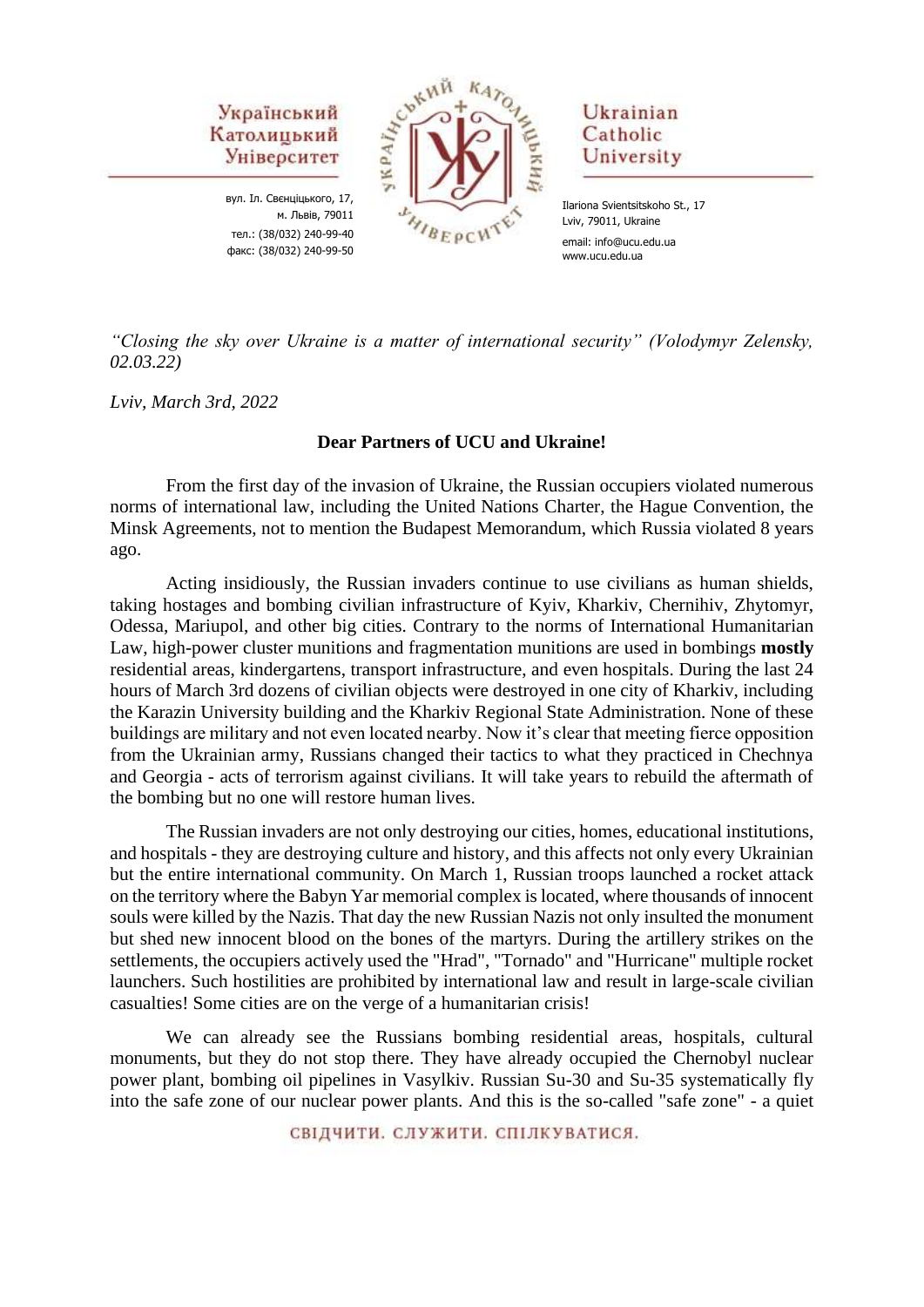## Український Католицький Університет

вул. Іл. Свєнціцького, 17, м. Львів, 79011 тел.: (38/032) 240-99-40 факс: (38/032) 240-99-50



## Ukrainian Catholic University

Ilariona Svientsitskoho St., 17 Lviv, 79011, Ukraine email: info@ucu.edu.ua www.ucu.edu.ua

harbor where no one is allowed to fly. These objects are likely future targets for attacks, which will be an environmental catastrophe for the whole of Europe! On March 3rd, Ukraine officially appealed that the IAEA must call on NATO to close access to the airspace over its nuclear facilities and intensify efforts to prevent acts of nuclear terrorism, such as the seizure of the Chernobyl nuclear power plant and the exclusion zone by Russian troops. The Russian Federation completely ignores the principles of peace, security and unity for which the IAEA was created within the UN. Therefore, it is proposed by Ukraine to exclude Russia's access to the Agency's intellectual and technical resources while strengthening control over the use of nuclear material in this country.

**Closing the sky over Ukraine, as President Zelensky said on March 2nd**, is not only an urgent need of Ukraine but of the whole world. Closing the sky over Ukraine is a way for the world to protect itself. Geopolitical, security and humanitarian consequences inevitably await Europe. In just seven days, we have witnessed the departure of almost 1, 000, 000 refugees from Ukraine to neighboring countries, and hundreds of thousands of people have no home left to return to due to the bombing. According to UNFPA almost 80 000 Ukrainian women will give birth in the next 3 month under the risk of not receiving necessary medical care. **Shall Europe expect another migration crises in the coming months? Are our economies and societies ready for it?** There is no confidence Russia will stop the bombing. That affects more and more cities, more and more territory, and more and more people will be forced to flee. Their houses will be destroyed and they will not have a safe place to return. The humanitarian catastrophe in Ukraine is a matter of nearest time with no action done to stop it.

How can we unite our efforts to prevent this?

### **Ukraine needs help to shelter its sky now!**

### **We call on all our Partners and Friends to declare March 5th - a Day of International Solidarity with Ukraine!**

The main appeal for the whole global academic community is to CLOSE THE SKY over UKRAINE! Therefore, let us together, on Saturday, March 5, call on the whole world to come out on the streets with beautiful blue and yellow flags in support of Ukraine and protest against the treacherous attack of the Russian Federation! Let's demand NATO and all decisionmakers to CLOSE THE SKY OVER UKRAINE!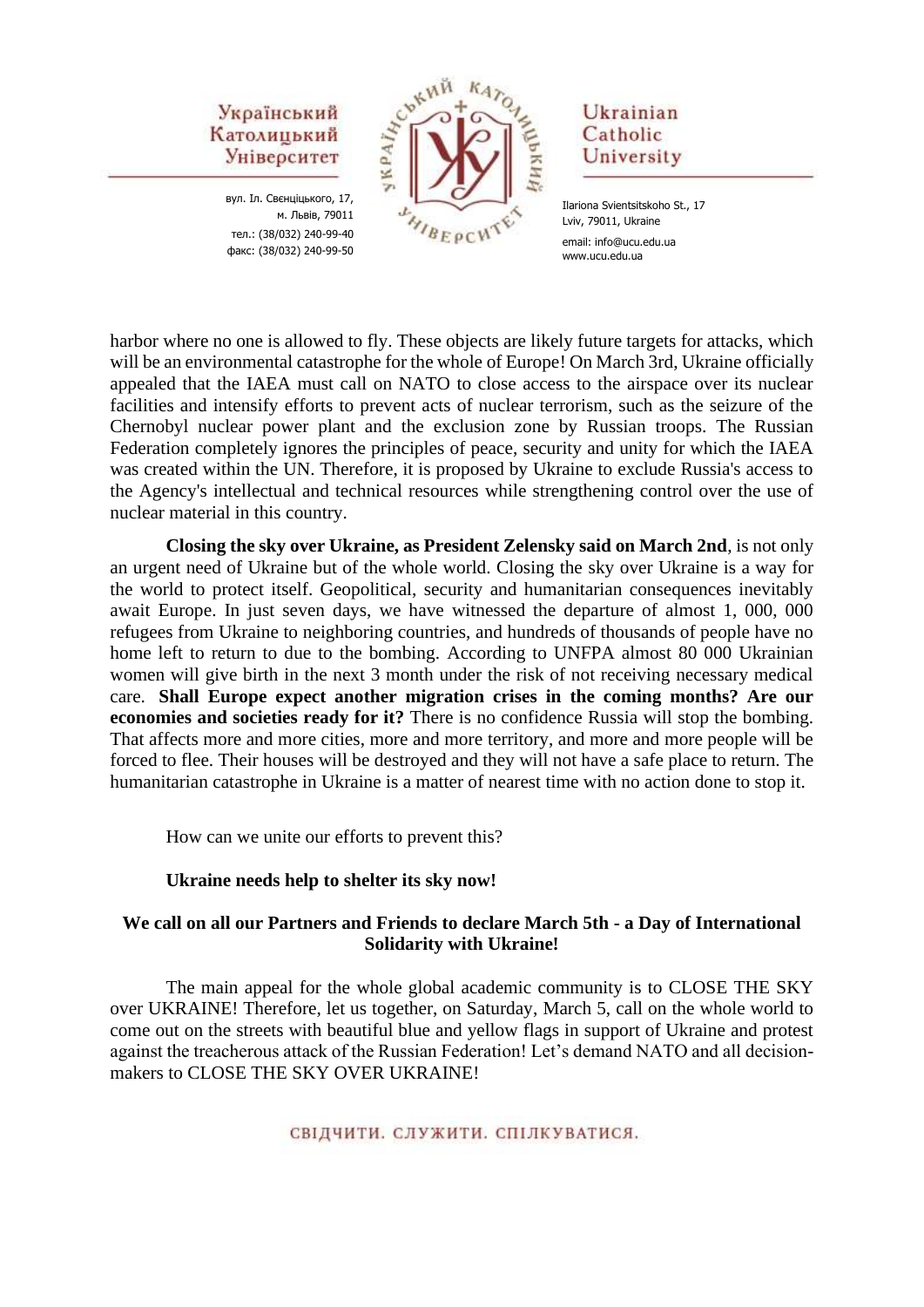

вул. Іл. Свєнціцького, 17, м. Львів, 79011 тел.: (38/032) 240-99-40 факс: (38/032) 240-99-50



# Ukrainian Catholic University

Ilariona Svientsitskoho St., 17 Lviv, 79011, Ukraine email: info@ucu.edu.ua www.ucu.edu.ua

Ukraine is able to save the world from the Russian threat, **but we need support, we need You**! So please be with us, support us before it's too late!

**Help Ukraine to have a peaceful sky over its head!**

Yours sincerely, Rectorate and Operating Group

\_\_\_\_\_\_\_\_\_\_\_\_\_\_\_\_\_\_\_\_\_\_\_\_\_\_\_\_

If you want and can join humanitarian activities, you may send any aid you deem appropriate. Please check our FB page for the list of current needs <https://www.facebook.com/UkrainianCatholicUniversity>

UCU's operation is now fully devoted to defending our country and supporting people affected by the war. We would be grateful for your donations to ensure the fulfillment of our mission during this time, as well as the functioning and safety of the university community [https://supporting.ucu.edu.ua/donate/.](https://supporting.ucu.edu.ua/donate/)

You may also transfer your donations to Ukrainian Catholic University Foundation [https://ucufoundation.org/donate/.](https://ucufoundation.org/donate/)

If you want to to support UCU students' volunteering projects, you can use the following account for money transfers:

Recipient: UCU CHARITABLE FOUNDATION

Registration code: 44047231

Payee's Account #:

CAD - UA933253650000000260070024532

Intermediary: CANADIAN IMPERIAL BANK OF COMMERCE, Toronto, Canada

SWIFT: CIBCCATT

СВІДЧИТИ. СЛУЖИТИ. СПІЛКУВАТИСЯ.